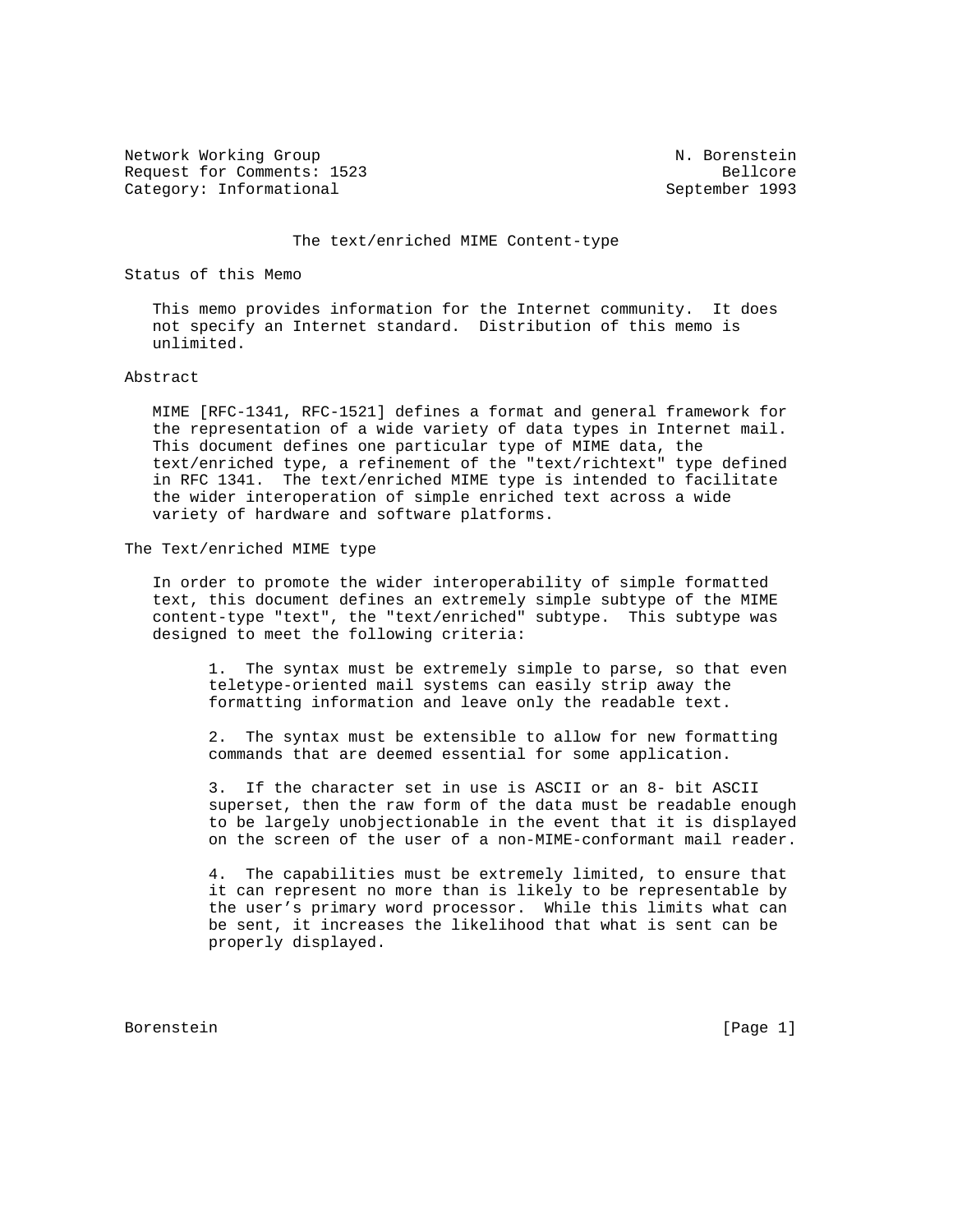This document defines a new MIME content-type, "text/enriched". The content-type line for this type may have one optional parameter, the "charset" parameter, with the same values permitted for the "text/plain" MIME content-type.

 The syntax of "text/enriched" is very simple. It represents text in a single character set -- US-ASCII by default, although a different character set can be specified by the use of the "charset" parameter. (The semantics of text/enriched in non-ASCII character sets are discussed later in this document.) All characters represent themselves, with the exception of the "<" character (ASCII 60), which is used to mark the beginning of a formatting command. Formatting instructions consist of formatting commands surrounded by angle brackets ("<>", ASCII 60 and 62). Each formatting command may be no more than 60 characters in length, all in US-ASCII, restricted to the alphanumeric and hyphen ("-") characters. Formatting commands may be preceded by a solidus ("/", ASCII 47), making them negations, and such negations must always exist to balance the initial opening commands. Thus, if the formatting command "<bold>" appears at some point, there must later be a "</bold>" to balance it. (NOTE: The 60 character limit on formatting commands does NOT include the "<", ">", or "/" characters that might be attached to such commands.)

 Formatting commands are always case-insensitive. That is, "bold" and "BoLd" are equivalent in effect, if not in good taste.

 Beyond tokens delimited by "<" and ">", there are two other special processing rules. First, a literal less-than sign ("<") can be represented by a sequence of two such characters, "<<". Second, line breaks (CRLF pairs in standard network representation) are handled specially. In particular, isolated CRLF pairs are translated into a single SPACE character. Sequences of N consecutive CRLF pairs, however, are translated into N-1 actual line breaks. This permits long lines of data to be represented in a natural- looking manner despite the frequency of line-wrapping in Internet mailers. When preparing the data for mail transport, isolated line breaks should be inserted wherever necessary to keep each line shorter than 80 characters. When preparing such data for presentation to the user, isolated line breaks should be replaced by a single SPACE character, and N consecutive CRLF pairs should be presented to the user as N-1 line breaks.

Borenstein [Page 2]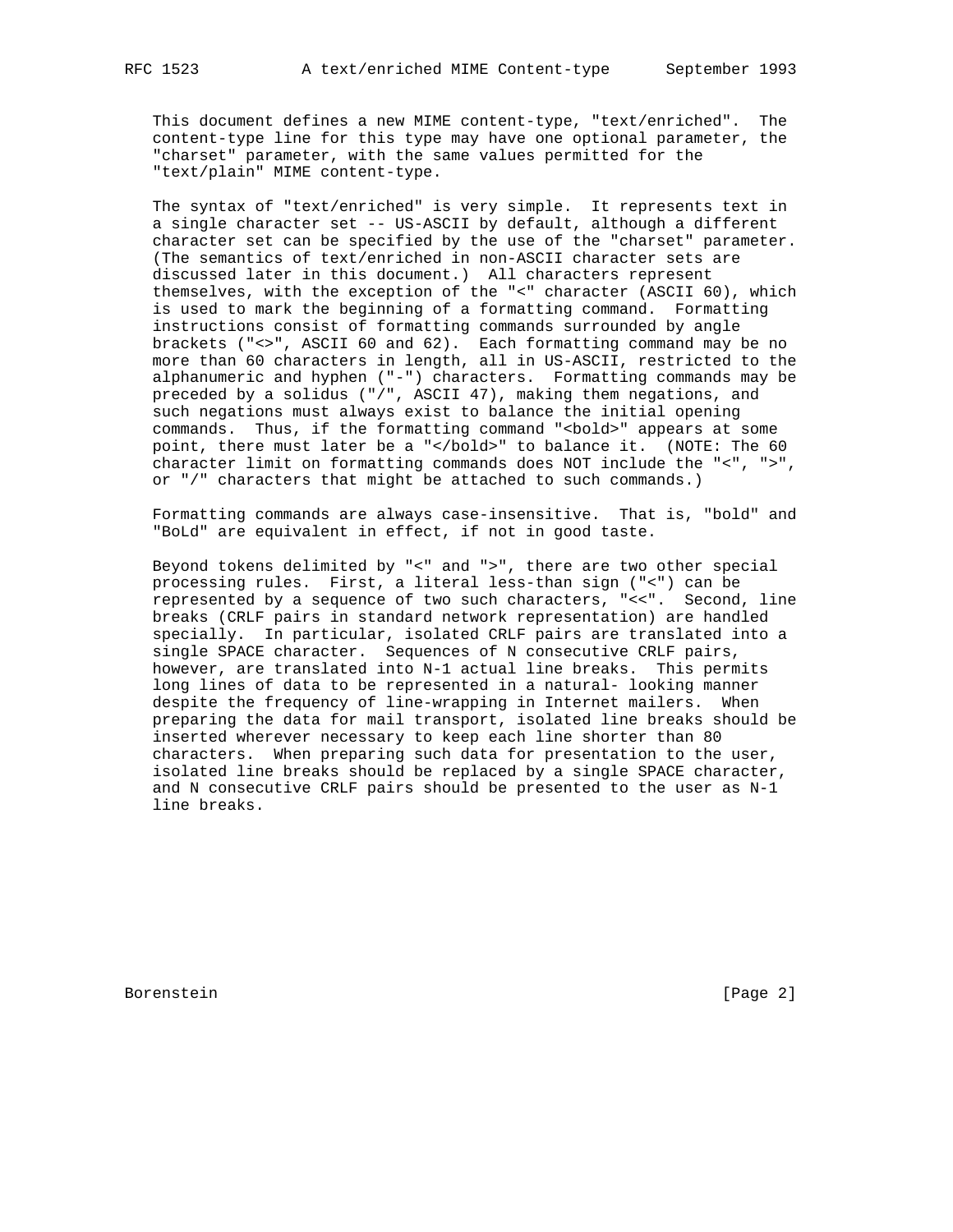Thus text/enriched data that looks like this:

 This is a single line This is the next line. This is the next paragraph.

should be displayed by a text/enriched interpreter as follows:

 This is a single line This is the next line. This is the next paragraph.

 The formatting commands, not all of which will be implemented by all implementations, are described in the following sections.

Formatting Commands

 The text/enriched formatting commands all begin with <commandname> and end with </commandname>, affecting the formatting of the text between those two tokens. The commands are described here, grouped according to type.

Font-Alteration Commands

 The following formatting commands are intended to alter the font in which text is displayed, but not to alter the indentation or justification state of the text:

- Bold -- causes the affected text to be in a bold font. Nested bold commands have the same effect as a single bold command.
- Italic -- causes the affected text to be in an italic font. Nested italic commands have the same effect as a single italic command.
- Fixed -- causes the affected text to be in a fixed width font. Nested fixed commands have the same effect as a single fixed command.

Borenstein [Page 3]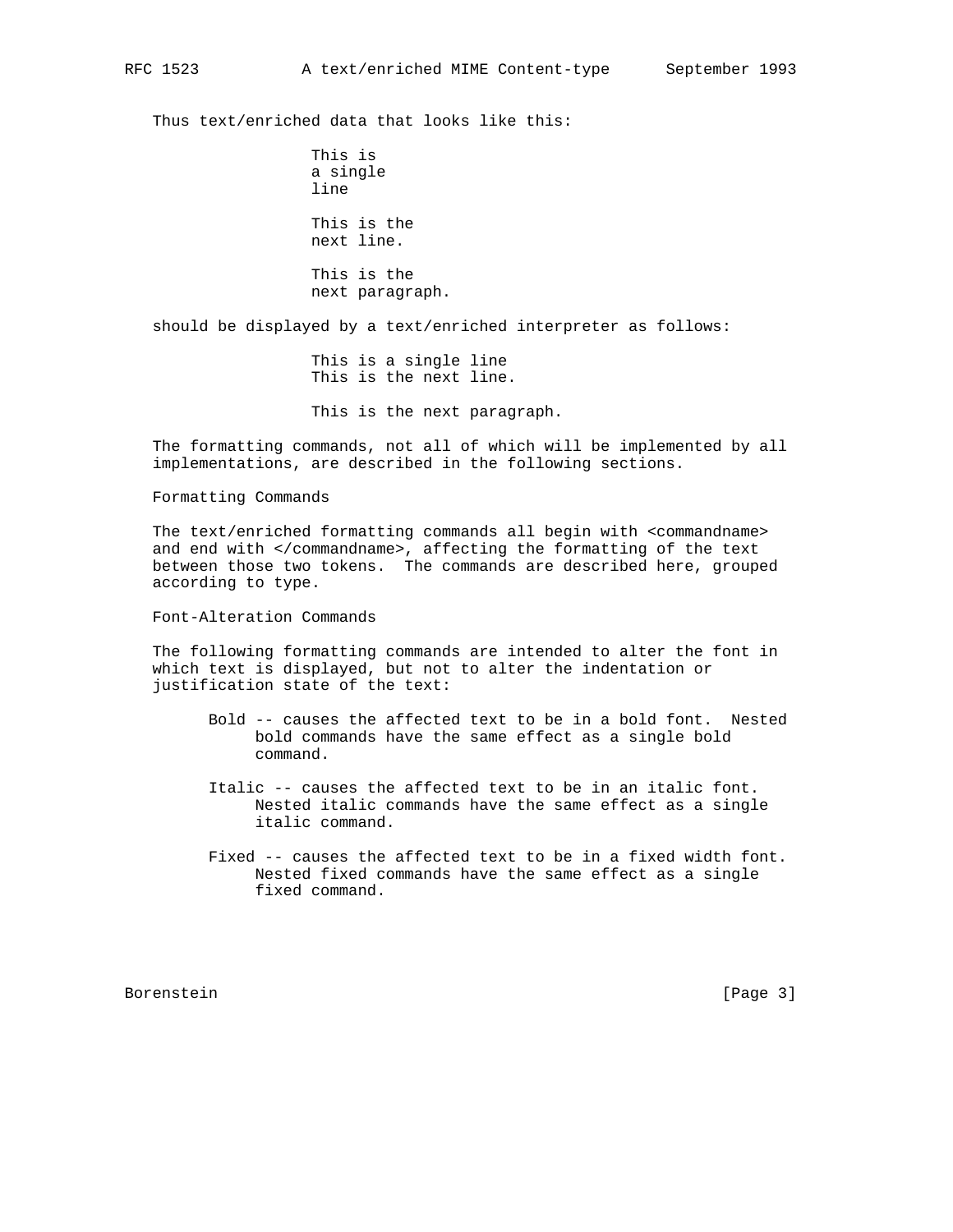- Smaller -- causes the affected text to be in a smaller font. It is recommended that the font size be changed by two points, but other amounts may be more appropriate in some environments. Nested smaller commands produce ever smaller fonts, to the limits of the implementation's capacity to reasonably display them, after which further smaller commands have no incremental effect.
- Bigger -- causes the affected text to be in a bigger font. It is recommended that the font size be changed by two points, but other amounts may be more appropriate in some environments. Nested bigger commands produce ever-bigger fonts, to the limits of the implementation's capacity to reasonably display them, after which further bigger commands have no incremental effect.
- Underline -- causes the affected text to be underlined. Nested underline commands have the same effect as a single underline command.

 While the "bigger" and "smaller" operators are effectively inverses, it is not recommended, for example, that "<smaller>" be used to end the effect of "<br/>bigger>". This is properly done with "</bigger>".

Justification Commands

 Initially, text/enriched text is intended to be displayed fully justified with appropriate fill, kerning, and letter-tracking as suits the capabilities of the receiving user agent software. Actual line width is left to the discretion of the receiver, which is expected to fold lines intelligently (preferring soft line breaks) to the best of its ability.

 The following commands alter that state. Each of these commands force a line break before and after the formatting command if there is not otherwise a line break. For example, if one of these commands occurs anywhere other than the beginning of a line of text as presented, a new line is begun.

Center -- causes the affected text to be centered.

- FlushLeft -- causes the affected text to be left-justified with a ragged right margin.
- FlushRight -- causes the affected text to be right-justified with a ragged left margin.

Borenstein [Page 4]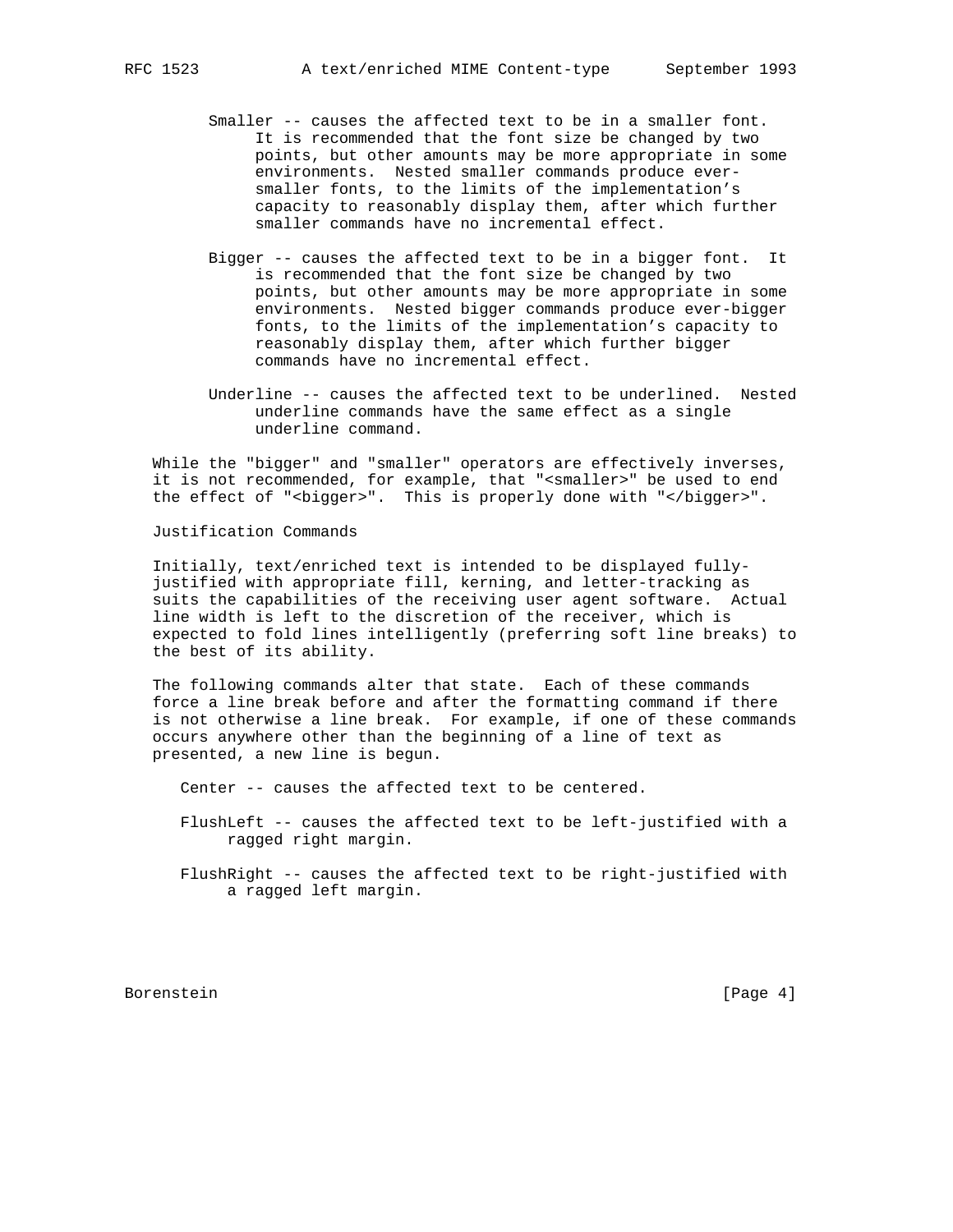The center, flushleft, and flushright commands are mutually exclusive, and, when nested, the inner command takes precedence.

 Note that for some non-ASCII character sets, full justification may be inappropriate. In these cases, a user agent may choose not to justify such data.

Indentation Commands

 Initially, text/enriched text is displayed using the maximum available margins. Two formatting commands may be used to affect the margins.

- Indent -- causes the running left margin to be moved to the right. The recommended indentation change is the width of four characters, but this may differ among implementations.
- IndentRight -- causes the running right margin to be moved to the left. The recommended indentation change is the width of four characters, but this may differ among implementations.

 A line break is NOT forced by a change of the margin, to permit the description of "hanging" text. Thus for example the following text:

 Now <indent> is the time for all good horses to come to the aid of their stable, assuming that </indent> any stable is really stable.

would be displayed in a 40-character-wide window as follows:

 Now is the time for all good horses to come to the aid of their stable, assuming that any stable is really stable.

Miscellaneous Commands

 Excerpt -- causes the affected text to be interpreted as a textual excerpt from another source, probably a message being responded to. Typically this will be displayed using indentation and an alternate font, or by indenting lines and preceding them with "> ", but such decisions are up to the implementation. (Note that this is the only truly declarative markup construct in text/enriched, and as such doesn't fit very well with the other facilities, but it describes a type of markup that is very commonly used in email and has no procedural analogue.) Note that

Borenstein [Page 5]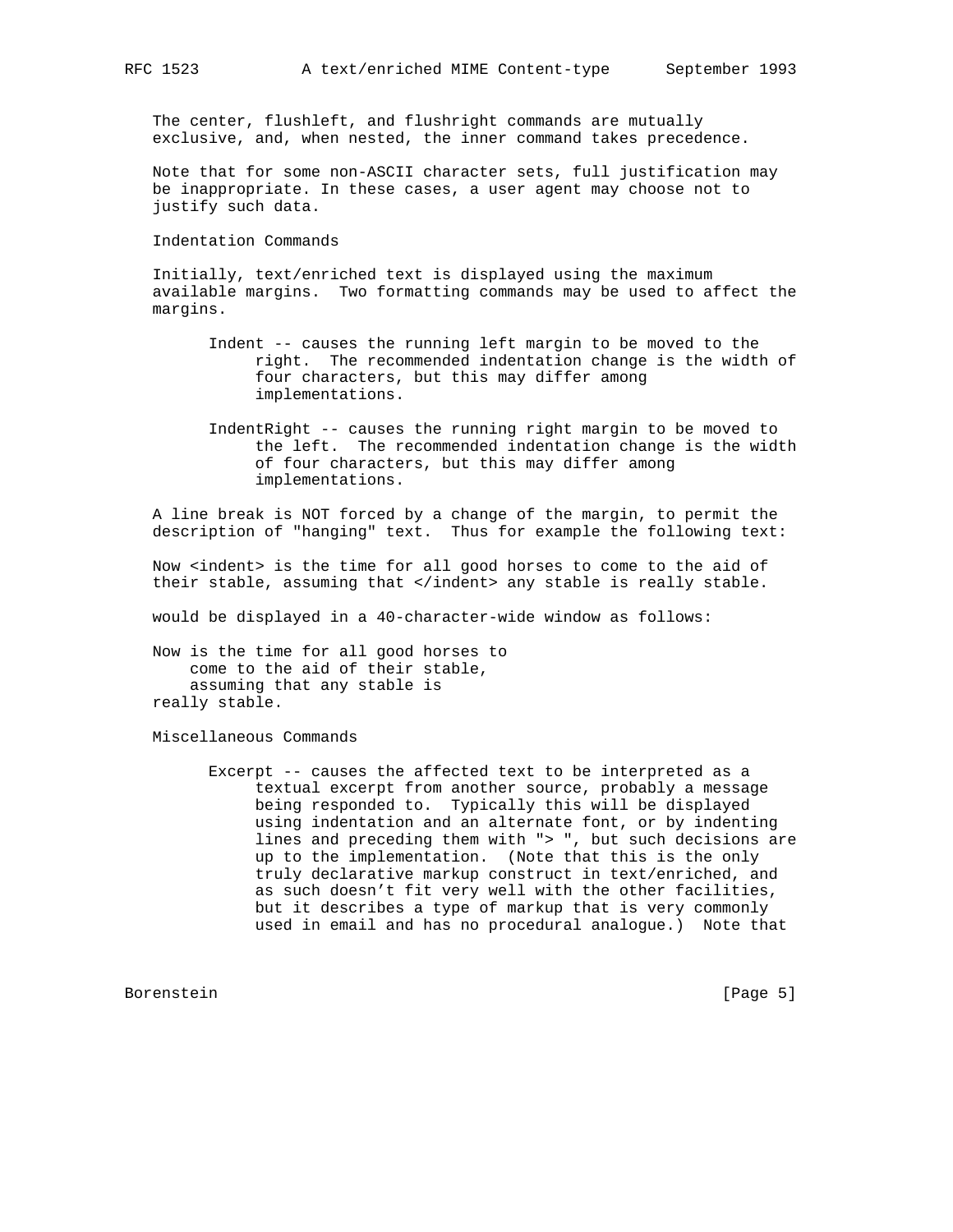as with the justification commands, the excerpt command implicitly begins and ends with a line break if one is not already there.

- Verbatim -- causes the affected text to be displayed without filling, justification, any interpretation of embedded formatting commands, or the usual special rules for CRLF handling. Note, however, that the end token </verbatim> must still be recognized.
- Nofill -- causes the affected text to be displayed without filling or justification, and hence without any special handling of CRLFs, but with all remaining text/enriched features continuing to apply.
- Param -- Marks the affected text as command parameters, to be interpreted or ignored by the text/enriched interpreter, but NOT to be shown to the reader.

 Note that while the absence of a quoting mechanism makes it slightly challenging to include the literal string "<verbatim>" inside of a verbatim environment, it can be done by breaking up the verbatim segment into two verbatim segments as follows:

> <verbatim> ...slightly challenging to include the literal string "</</verbatim><verbatim>verbatim>" inside of a verbatim environment... </verbatim>

 Note that the above example demonstrates that it is not desirable for an implementation to break lines between tokens. In particular, there should not be a line break inserted between the "</verbatim>" and the "<verbatim>" that follows it.

Balancing and Nesting of Formatting Commands

 Pairs of formatting commands must be properly balanced and nested. Thus, a proper way to describe text in bold italics is:

<bold><italic>the-text</italic></bold>

or, alternately,

<italic><bold>the-text</bold></italic>

 but, in particular, the following is illegal text/enriched:

Borenstein [Page 6]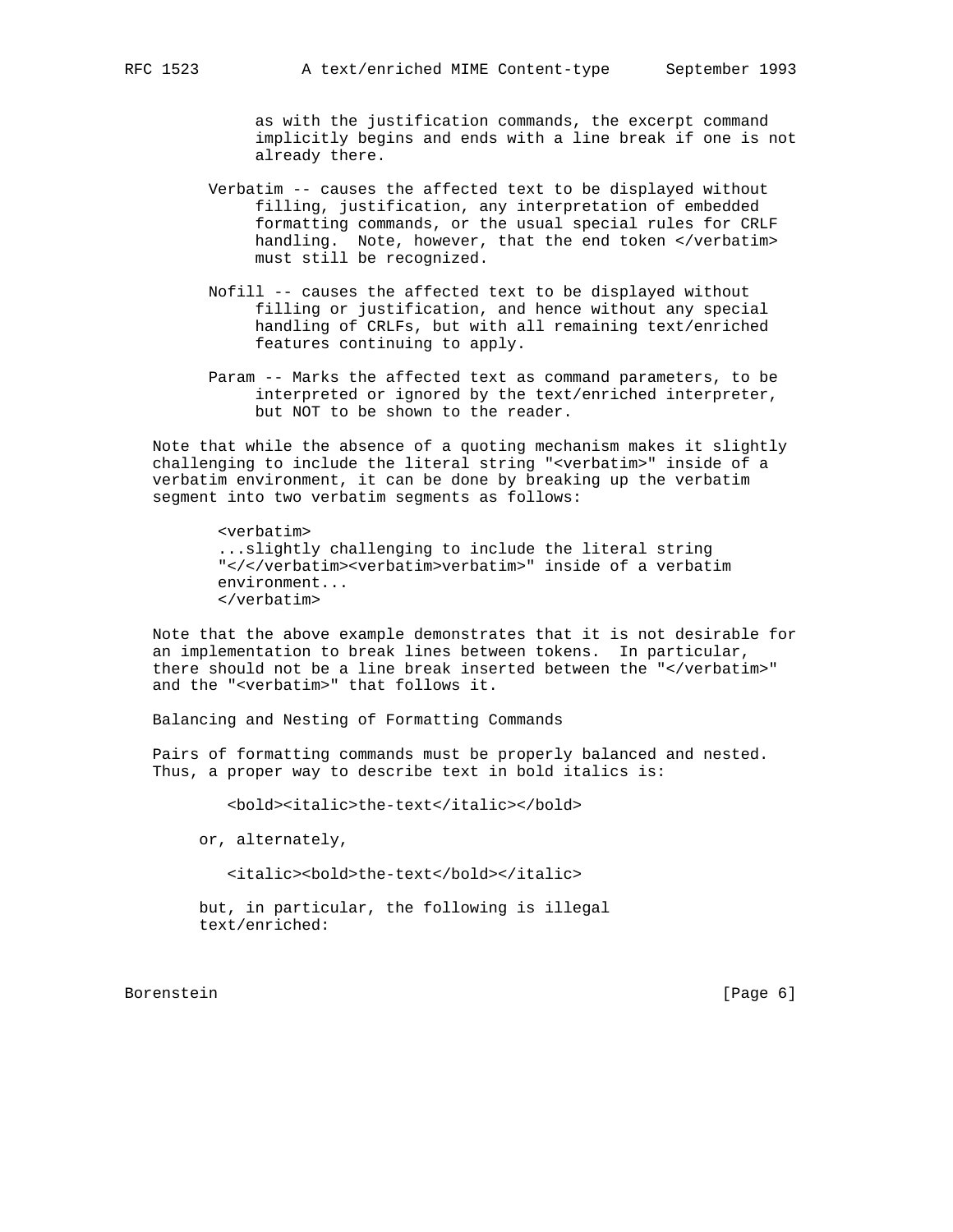# <bold><italic>the-text</bold></italic>

 The nesting requirement for formatting commands imposes a slightly higher burden upon the composers of text/enriched bodies, but potentially simplifies text/enriched displayers by allowing them to be stack-based. The main goal of text/enriched is to be simple enough to make multifont, formatted email widely readable, so that those with the capability of sending it will be able to do so with confidence. Thus slightly increased complexity in the composing software was deemed a reasonable tradeoff for simplified reading software. Nonetheless, implementors of text/enriched readers are encouraged to follow the general Internet guidelines of being conservative in what you send and liberal in what you accept. Those implementations that can do so are encouraged to deal reasonably with improperly nested text/enriched data.

Unrecognized formatting commands

 Implementations must regard any unrecognized formatting command as "no-op" commands, that is, as commands having no effect, thus facilitating future extensions to "text/enriched". Private extensions may be defined using formatting commands that begin with "X-", by analogy to Internet mail header field names.

 In order to formally define extended commands, a new Internet document should be published.

"White Space" in text/enriched Data

 No special behavior is required for the SPACE or TAB (HT) character. It is recommended, however, that, at least when fixed-width fonts are in use, the common semantics of the TAB (HT) character should be observed, namely that it moves to the next column position that is a multiple of 8. (In other words, if a TAB (HT) occurs in column n, where the leftmost column is column 0, then that TAB (HT) should be replaced by 8-(n mod 8) SPACE characters.) It should also be noted that some mail gateways are notorious for losing (or, less commonly, adding) white space at the end of lines, so reliance on SPACE or TAB characters at the end of a line is not recommended.

Initial State of a text/enriched interpreter

 Text/enriched is assumed to begin with filled, fully justified text in a variable-width font in a normal typeface and a size that is average for the current display and user. The left and right margins are assumed to be maximal, that is, at the leftmost and rightmost acceptable positions.

Borenstein [Page 7]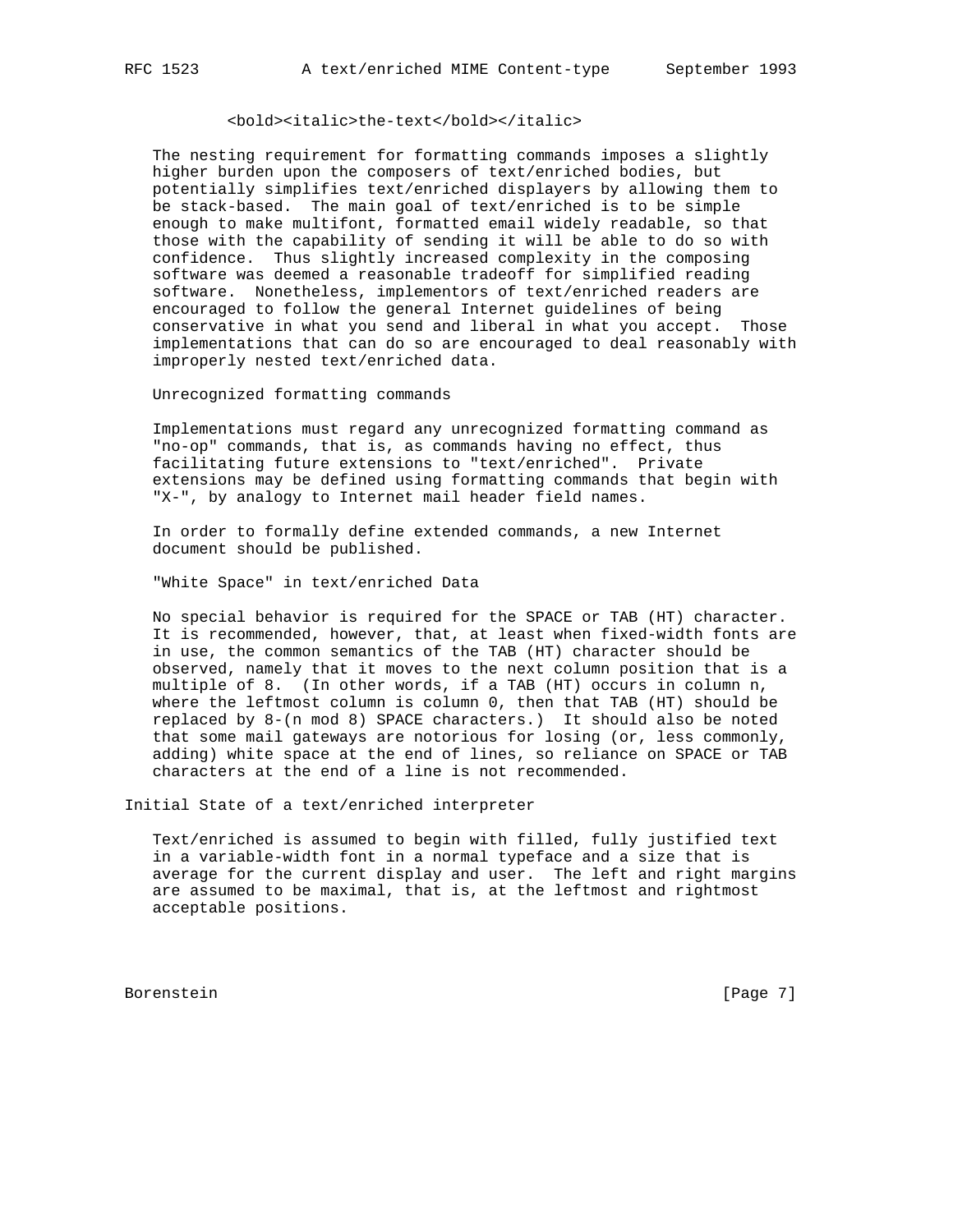## Non-ASCII character sets

 If the character set specified by the charset parameter on the Content-type line is anything other than "US-ASCII", this means that the text being described by text/enriched formatting commands is in a non-ASCII character set. However, the commands themselves are still the same ASCII commands that are defined in this document. This creates an ambiguity only with reference to the "<" character, the octet with numeric value 60. In single byte character sets, such as the ISO-8859 family, this is not a problem; the octet 60 can be quoted by including it twice, just as for ASCII. The problem is more complicated, however, in the case of multi-byte character sets, where the octet 60 might appear at any point in the byte sequence for any of several characters.

 In practice, however, most multibyte character sets address this problem internally. For example, the ISO-2022 family of character sets can switch back into ASCII at any moment. Therefore it is specified that, before text/enriched formatting commands, the prevailing character set should be "switched back" into ASCII, and that only those characters which would be interpreted as "<" in plain text should be interpreted as token delimiters in text/enriched.

 The question of what to do for hypothetical future character sets that do NOT subsume ASCII is not addressed in this memo.

Minimal text/enriched conformance

 A minimal text/enriched implementation is one that simply recognizes the beginning and ending of "verbatim" environments and, outside of them, converts "<<" to "<", removes everything between a <param> command and the next balancing </param> command, removes all other formatting commands (all text enclosed in angle brackets), converts any series of n CRLFs to n-1 CRLFs, and converts any lone CRLF pairs to SPACE.

Notes for Implementors

 It is recognized that implementors of future mail systems will want rich text functionality far beyond that currently defined for text/enriched. The intent of text/enriched is to provide a common format for expressing that functionality in a form in which much of it, at least, will be understood by interoperating software. Thus, in particular, software with a richer notion of formatted text than text/enriched can still use text/enriched as its basic representation, but can extend it with new formatting commands and by hiding information specific to that software system in text/enriched <param> constructs. As such systems evolve, it is expected that the

Borenstein [Page 8]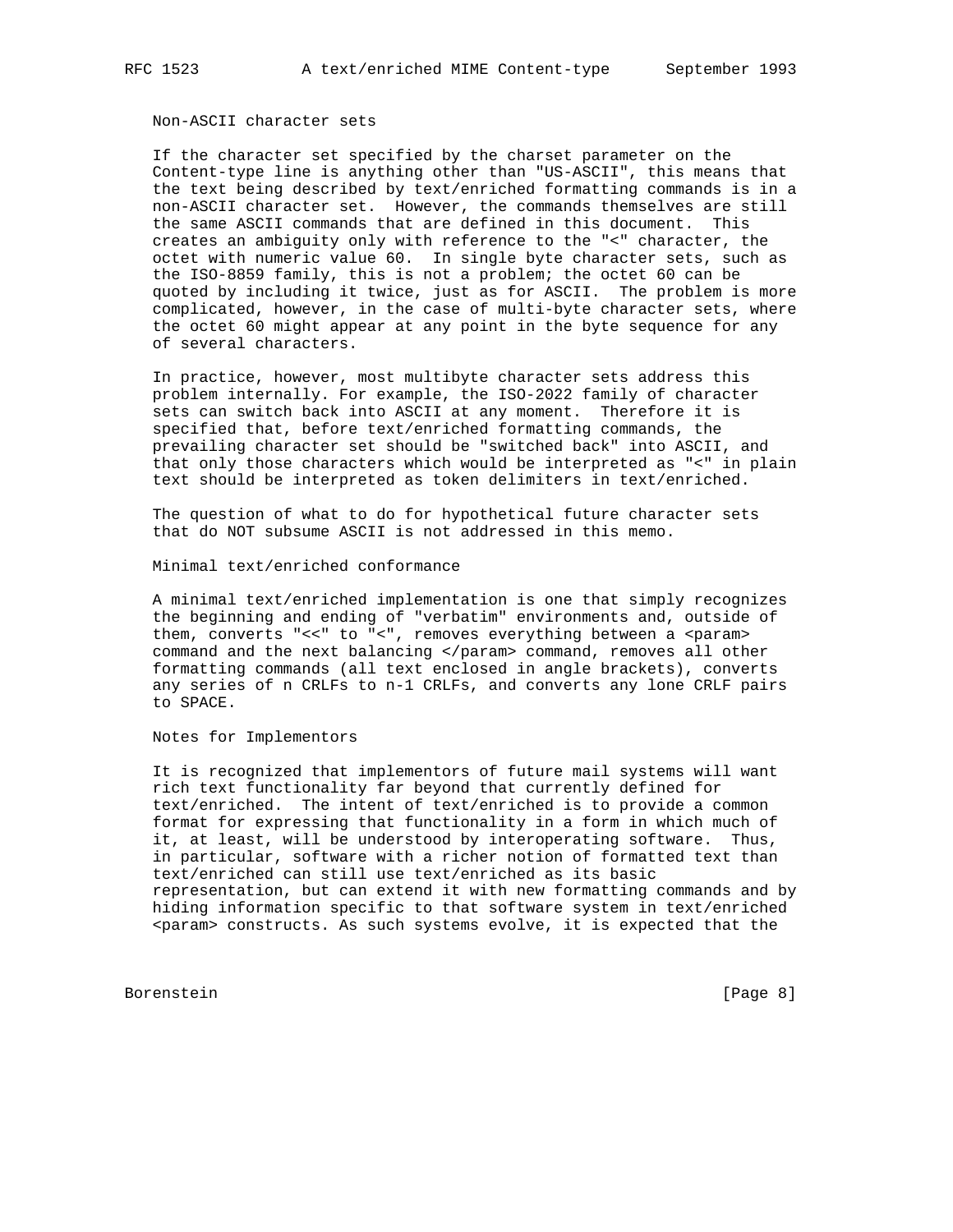definition of text/enriched will be further refined by future published specifications, but text/enriched as defined here provides a platform on which evolutionary refinements can be based.

 An expected common way that sophisticated mail programs will generate text/enriched data is as part of a multipart/alternative construct. For example, a mail agent that can generate enriched mail in ODA format can generate that mail in a more widely interoperable form by generating both text/enriched and ODA versions of the same data, e.g.:

 Content-type: multipart/alternative; boundary=foo --foo Content-type: text/enriched [text/enriched version of data] --foo Content-type: application/oda [ODA version of data]  $--$ foo $--$ 

 If such a message is read using a MIME-conformant mail reader that understands ODA, the ODA version will be displayed; otherwise, the text/enriched version will be shown.

 In some environments, it might be impossible to combine certain text/enriched formatting commands, whereas in others they might be combined easily. For example, the combination of <br/>bold> and <italic> might produce bold italics on systems that support such fonts, but there exist systems that can make text bold or italicized, but not both. In such cases, the most recently issued (innermost) recognized formatting command should be preferred.

 One of the major goals in the design of text/enriched was to make it so simple that even text-only mailers will implement enriched-to plain-text translators, thus increasing the likelihood that enriched text will become "safe" to use very widely. To demonstrate this simplicity, an extremely simple C program that converts text/enriched input into plain text output is included in Appendix A.

Extensions to text/enriched

 It is expected that various mail system authors will desire extensions to text/enriched. The simple syntax of text/enriched, and the specification that unrecognized formatting commands should simply be ignored, are intend to promote such extensions.

Borenstein [Page 9]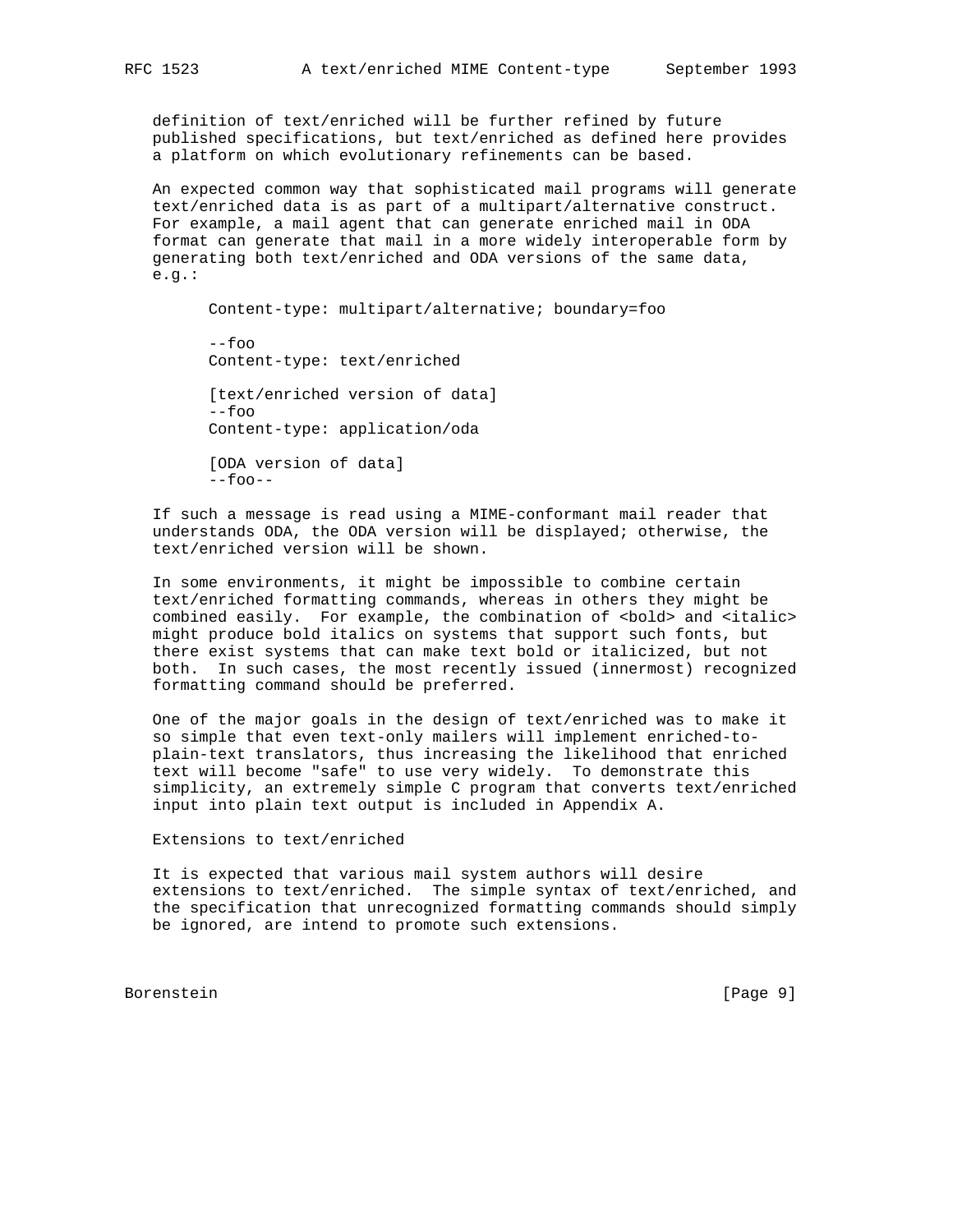Beyond simply defining new formatting commands, however, it may sometimes be necessary to define formatting commands that can take arguments. This is the intended use of the <param> construct. In particular, software that wished to extend text/enriched to include colored text might define an "x-color" environment which always began with a color name parameter, to indicate the desired color for the affected text.

An Example

 Putting all this together, the following "text/enriched" body fragment:

From: Nathaniel Borenstein <nsb@bellcore.com> To: Ned Freed <ned@innosoft.com> Content-type: text/enriched

 <bold>Now</bold> is the time for <italic>all</italic> good men <smaller>(and <<women>)</smaller> to <ignoreme>come</ignoreme>

to the aid of their

 <x-color><param>red</param>beloved</x-color>country. <verbatim> By the way, I think that <smaller> should REALLY be called <tinier> and that I am always right. -- the end </verbatim>

 represents the following formatted text (which will, no doubt, look somewhat cryptic in the text-only version of this document):

 Now is the time for all good men (and <women>) to come to the aid of their beloved country. By the way, I think that <smaller> should REALLY be called

 <tinier> and that I am always right. -- the end

Borenstein [Page 10]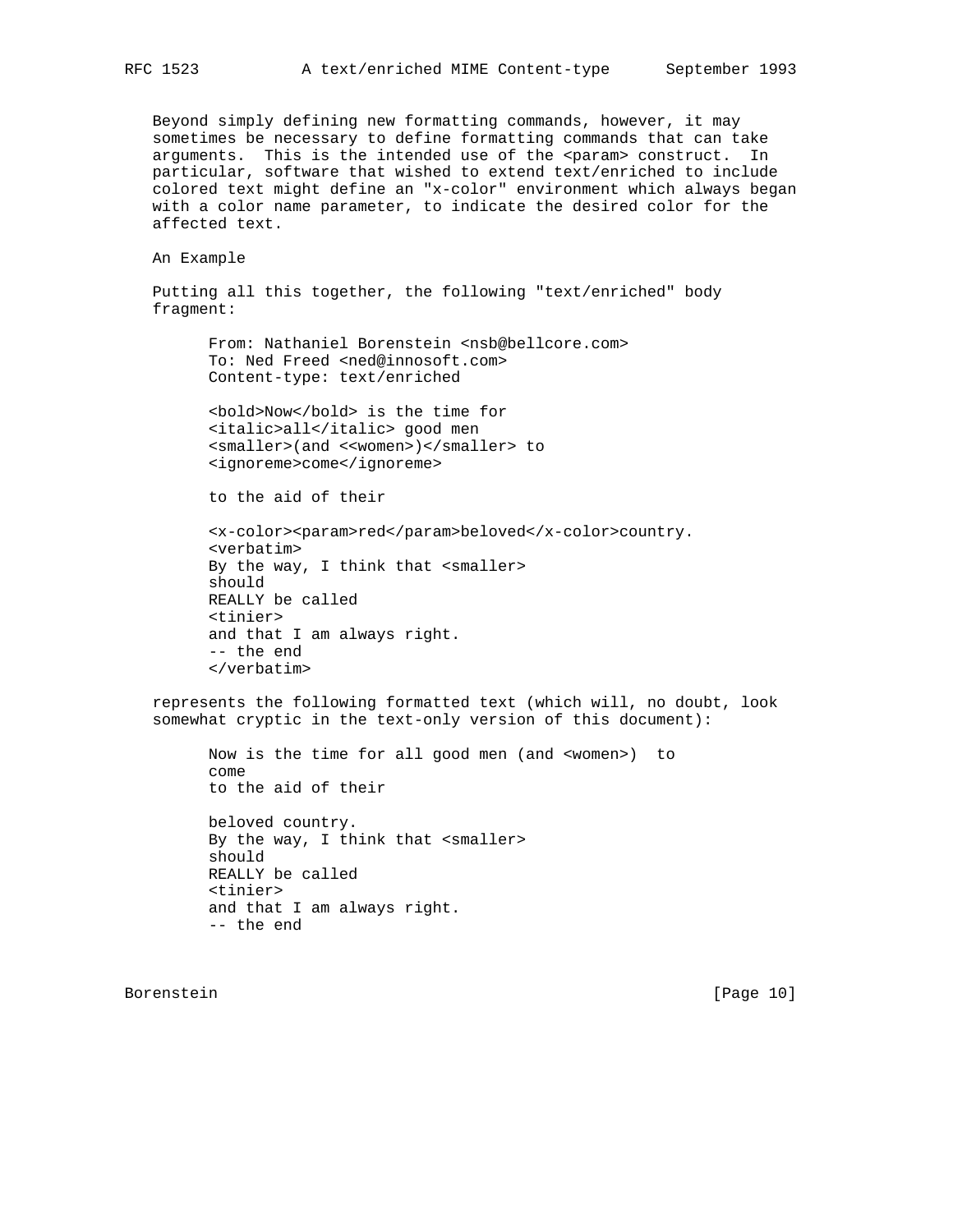where the word "beloved" would be in red on a color display if the receiving software implemented the "x-color" extension.

Security Considerations

 Security issues are not discussed in this memo, as the mechanism raises no security issues.

Author's Address

 For more information, the author of this document may be contacted via Internet mail:

 Nathaniel S. Borenstein MRE 2D-296, Bellcore 445 South St. Morristown, NJ 07962-1910

 Phone: +1 201 829 4270 Fax: +1 201 829 5963 EMail: nsb@bellcore.com

Acknowledgements

 This document reflects the input of many contributors, readers, and implementors of the original MIME specification, RFC 1341. This memo also reflects particular contributions and comments from Terry Crowley and Rhys Weatherley.

Borenstein [Page 11]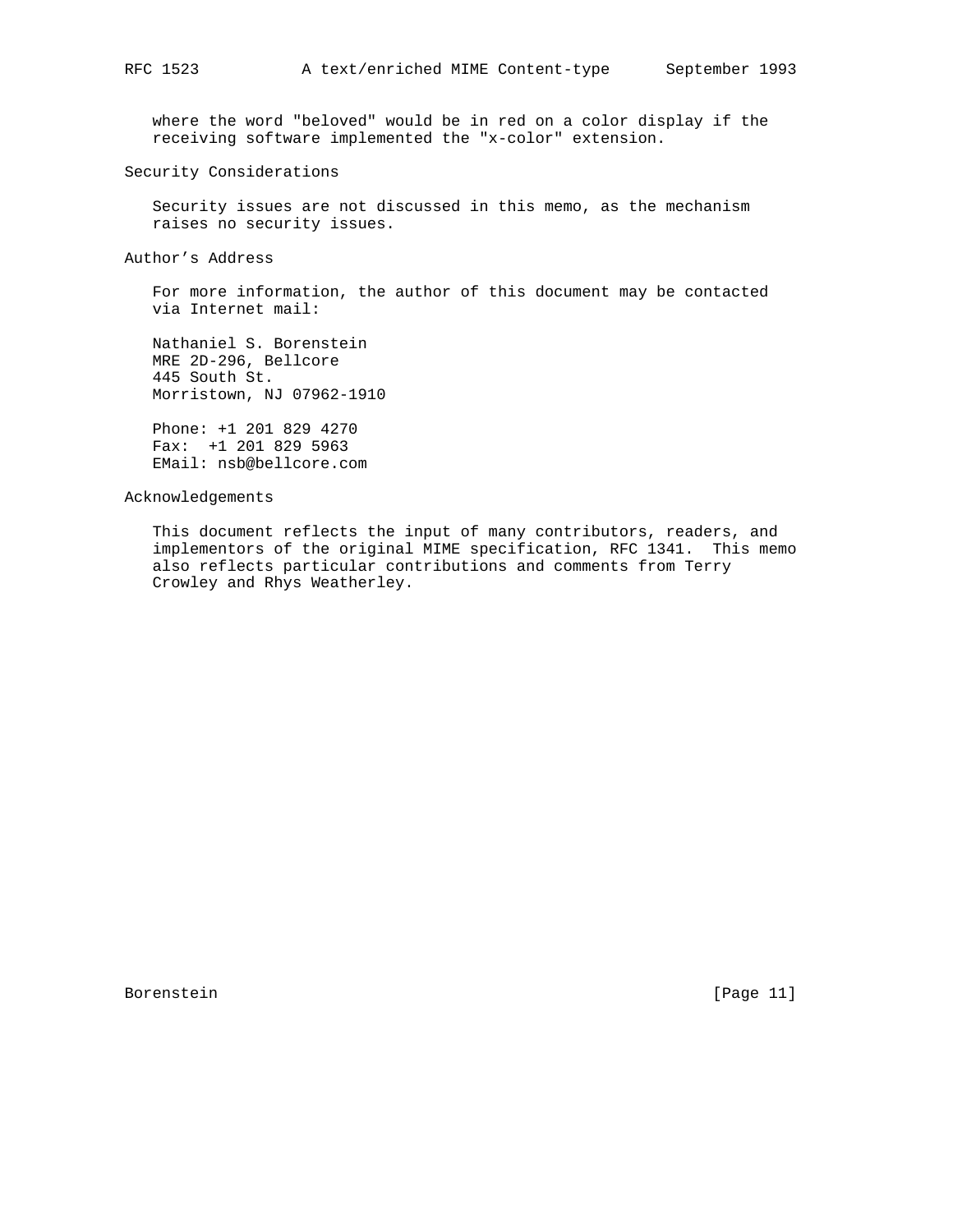Appendix A -- A Simple enriched-to-plain Translator in C

 One of the major goals in the design of the text/enriched subtype of the text Content-Type is to make formatted text so simple that even text-only mailers will implement enriched-to-plain-text translators, thus increasing the likelihood that multifont text will become "safe" to use very widely. To demonstrate this simplicity, what follows is a simple C program that converts text/enriched input into plain text output. Note that the local newline convention (the single character represented by " $\n\times$ ") is assumed by this program, but that special CRLF handling might be necessary on some systems.

```
 #include <stdio.h>
                 #include <ctype.h>
                 main() {
                    int c, i, paramct=0, newlinect=0, verbatim=0,
                 nofill=0;
                    char token[62], *p;
                   while ((c=getc(statin)) := EOF) {
                       if (c == '<') {
                           if (verbatim != 0) {
                               for (i=0, p=token; (*p++ = getc(stdin))!= EOF
                                   && !lc2strncmp(token, "/verbatim>",
                i+1) & i+9; i++) \{\} if (i==9) {
                                   verbatim = 0;
                                } else {
                                  *_{p} = ' \ 0';
                                    putc('<', stdout);
                                   fputs(token, stdout);
 }
                                continue;
                            } else {
                                newlinect=0;
                               c = getc(stdin);if (c == '<') {
                                  if (paramct \leq 0) putc(c, stdout);
                                } else {
                                    ungetc(c, stdin);
                                    for (i=0, p=token; (c=getc(stdin))
                != EOF && C != '>'; i++) {
                                      if (i < sizeof(token)-1) *p++ =
                 isupper(c) ? tolower(c) : c;
 }
```
Borenstein [Page 12]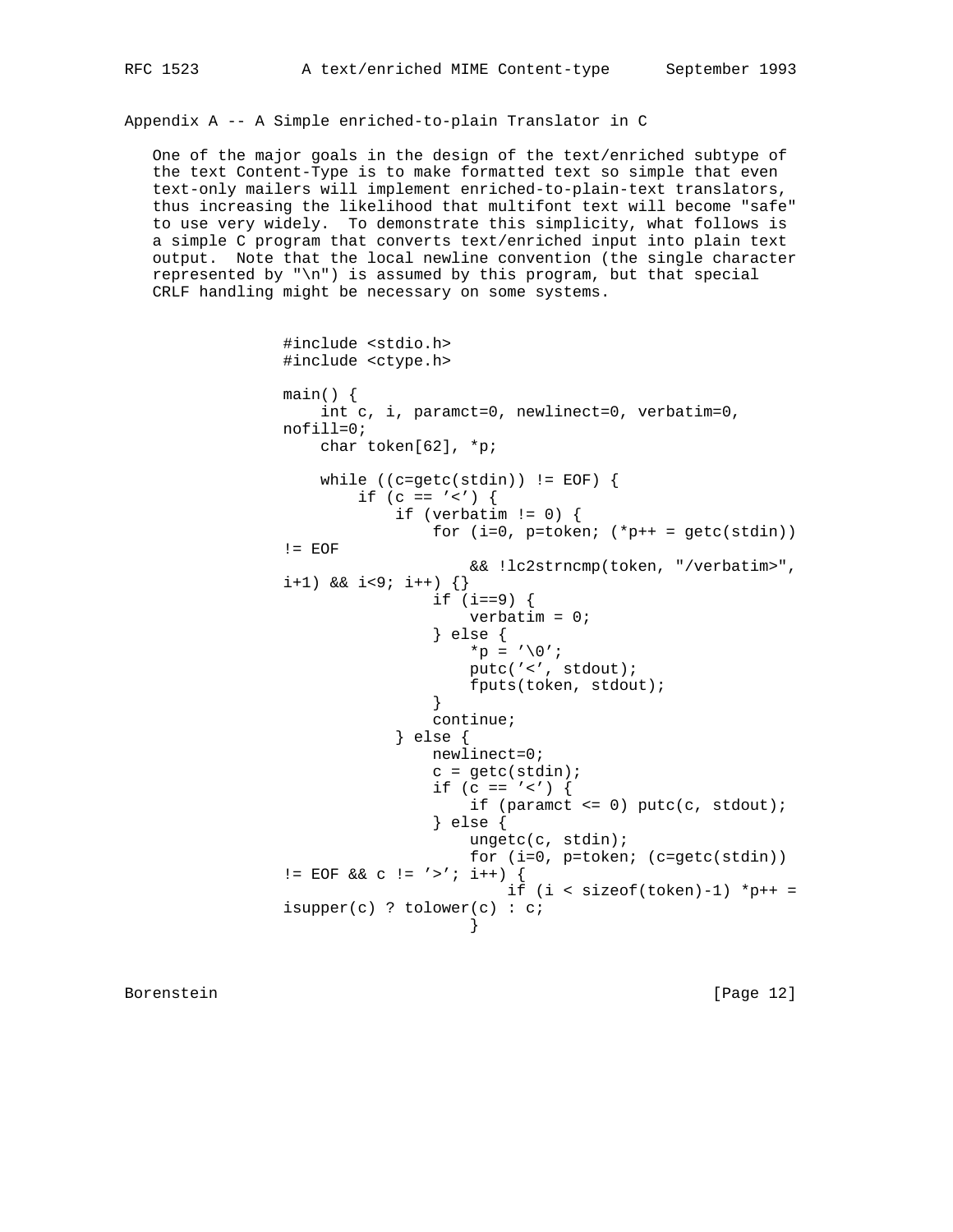```
*_{p} = ' \setminus 0';
                                if (c == EOF) break; if (strcmp(token, "param") == 0)
                                    paramct++;
                                 else if (strcmp(token, "verbatim")
              == 0) verbatim = 1;
                                 else if (strcmp(token, "nofill") ==
\begin{pmatrix} 0 \end{pmatrix} nofill++;
                                 else if (strcmp(token, "/param") ==
\begin{pmatrix} 0 \end{pmatrix} paramct--;
                                 else if (strcmp(token, "/nofill")
              = 0) nofill--;
 }
 }
                    } else {
                      if (paramct > 0)
                        ; /* ignore params */
                        else if (c == '\n\times \& verbatim == 0 \&nofill \leq 0)
                            if (++newlinect > 1) {
                                putc(c, stdout);
                             } else {
                            putc(' ', stdout);<br>}
 }
                         else {
                            newlinect = 0;
                        putc(c, stdout);<br>}
 }
 }
 }
                   /* The following line is only needed with line-
               buffering */
                 putc('\n', stdout);\{ exit(0);
 }
               lc2strncmp(s1, s2, len)
               char *s1, *s2;
               int len;
{
                   if (!s1 || !s2) return (-1);
                   while (*s1 && *s2 && len > 0) {
                   if (*s1 := *s2 \& (tolower(*s1) := *s2)) return(-
```
Borenstein [Page 13]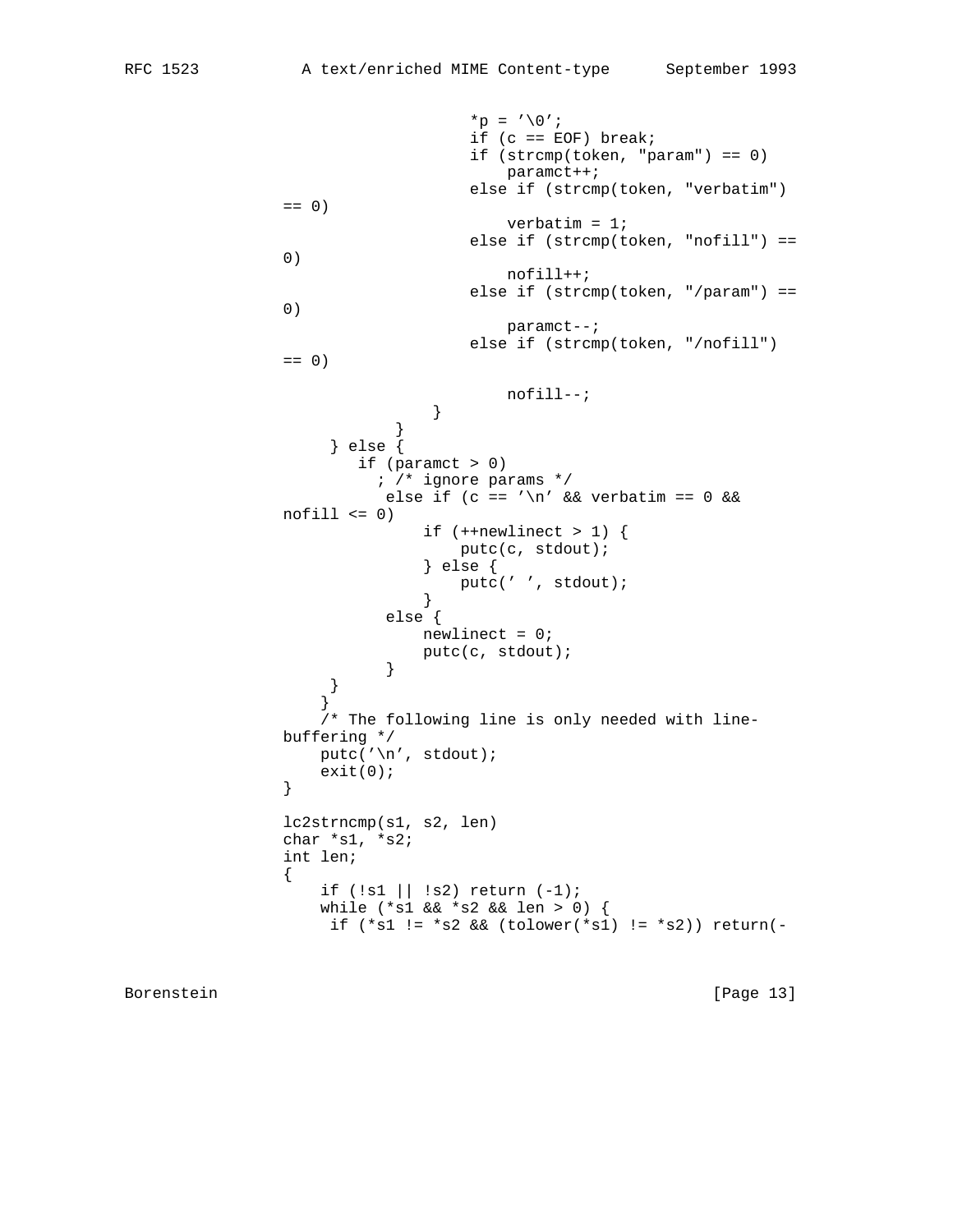```
 1);
                 ++s1; ++s2; --len;
 }
               if (len \leq 0) return(0);
            return((*s1 == *s2) ? 0 : -1);<br>}
 }
```
 It should be noted that one can do considerably better than this in displaying text/enriched data on a dumb terminal. In particular, one can replace font information such as "bold" with textual emphasis (like \*this\* or \_T\_H\_I\_S\_). One can also properly handle the text/enriched formatting commands regarding indentation, justification, and others. However, the above program is all that is necessary in order to present text/enriched on a dumb terminal without showing the user any formatting artifacts.

Appendix B -- Differences from RFC 1341 text/richtext

 Text/enriched is a clarification, simplification, and refinement of the type defined as text/richtext in RFC 1341. For the benefit of those who are already familiar with text/richtext, or for those who want to exploit the similarities to be able to display text/richtext data with their text/enriched software, the differences between the two are summarized here. Note, however, that text/enriched is intended to make text/richtext obsolete, so it is not recommended that new software generate text/richtext.

 0. The name "richtext" was changed to "enriched", both to differentiate the two versions and because "richtext" created widespread confusion with Microsoft's Rich Text Format (RTF).

 1. Clarifications. Many things were ambiguous or unspecified in the text/richtext definition, particularly the initial state and the semantics of richtext with multibyte character sets. However, such differences are OPERATIONALLY irrelevant, since the clarifications offered in this document are at least reasonable interpretations of the text/richtext specification.

 2. Newline semantics have changed. In text/richtext, all CRLFs were mapped to spaces, and line breaks were indicated by "<nl>". This has been replaced by the "n-1" rule for CRLFs.

 3. The representation of a literal "<" character was "<lt>" in text/richtext, but is "<<" in text/enriched.

 4. The "verbatim" and "nofill" commands did not exist in text/richtext.

Borenstein [Page 14]